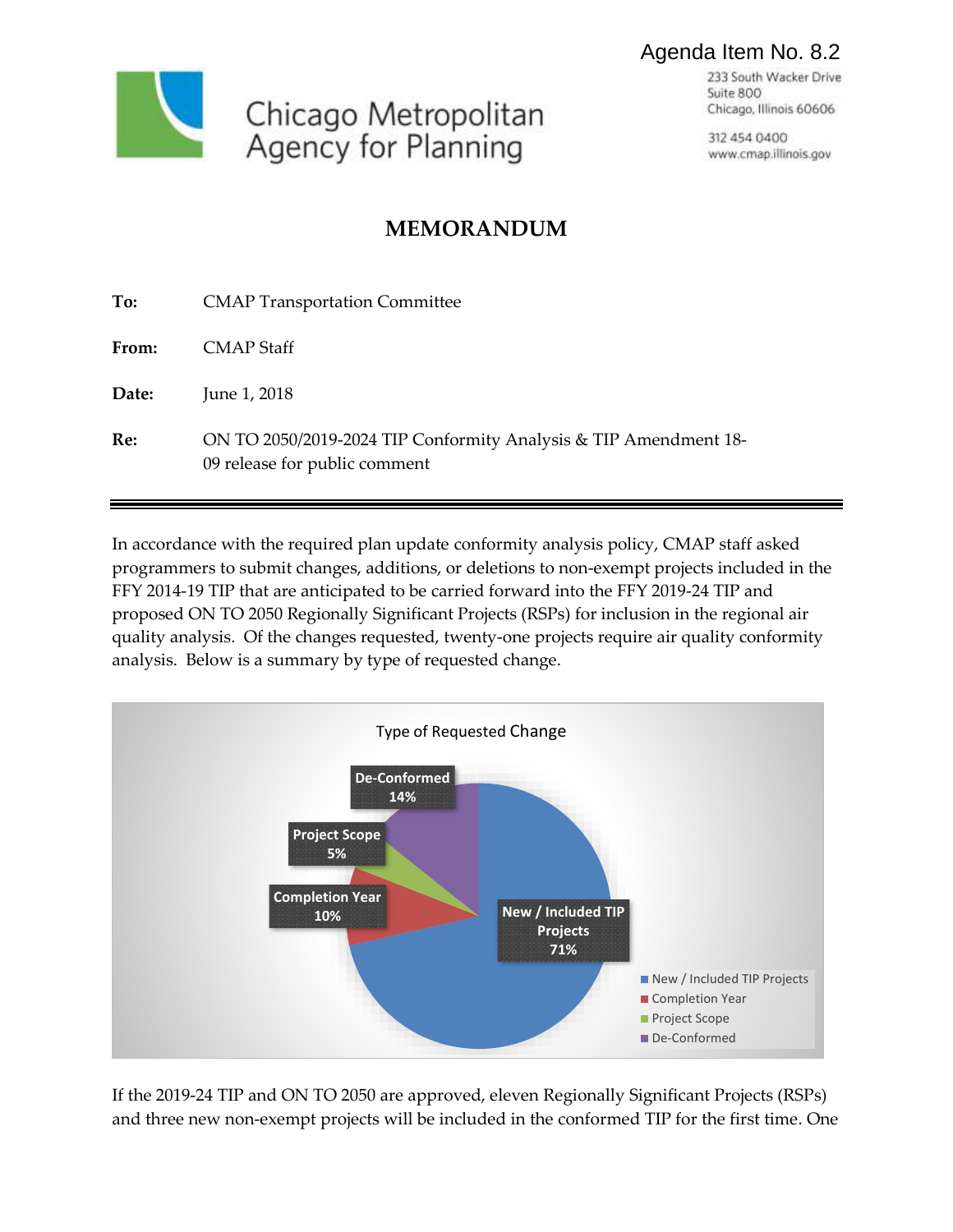additional project that was previously delayed, and thus de-conformed, is also included. The federal government requires regional planning agencies to demonstrate fiscal constraint by determining that sufficient resources will be available to construct projects recommended in the plan. Careful selection of these projects must meet the federal standard of fiscal constraint, while also helping to achieve regional goals. These types of projects are included in the conformity analysis because funding for phases beyond preliminary engineering has been identified in the TIP or within the planning horizon of ON TO 2050. Non-exempt projects with only preliminary engineering funding and exempt tested projects are excluded from conformity analysis, except in those years when a plan is required by the MPO.

The new RSP interstate projects are:

- TIP ID **[03-18-0017](https://etip.cmap.illinois.gov/project_info?project_id=1020440&version=1&view_type=&fromPage=view_type%3D%26mtip_version%3D18-09%26transit_system%3D%26get_top_rows%3D100%26_%3D1527106690384%26end_page=)**: I-290/IL 53 Interchange Improvement RSP 21
- TIP ID **[09-12-0036](https://etip.cmap.illinois.gov/project_info?project_id=36398&version=11&view_type=&fromPage=view_type%3D%26mtip_version%3D18-09%26transit_system%3D%26get_top_rows%3D100%26_%3D1527106690384%26end_page=)**: I-80 from Ridge Rd to US 30 Lincoln Hwy RSP 36
- TIP ID **[12-02-9034](https://etip.cmap.illinois.gov/project_info?project_id=31183&version=2&view_type=&fromPage=view_type%3D%26mtip_version%3D18-09%26transit_system%3D%26get_top_rows%3D100%26_%3D1527106690384%26end_page=)**: I-55 from I-80 to Coal City Rd RSP 34
- TIP ID **[12-12-0037](https://etip.cmap.illinois.gov/project_info?project_id=31970&version=2&view_type=&fromPage=view_type%3D%26mtip_version%3D18-09%26transit_system%3D%26get_top_rows%3D100%26_%3D1527106690384%26end_page=)**: I-80 Managed Lanes from U.S. 30 to I-294 RSP 37
- TIP ID **[13-18-0005](https://etip.cmap.illinois.gov/project_info?project_id=1020480&version=1&view_type=&fromPage=view_type%3D%26mtip_version%3D18-09%26transit_system%3D%26get_top_rows%3D100%26_%3D1527106690384%26end_page=)**: I-290/I-88/I-294 Interchange Improvement RSP 24

The new Arterial RSPs are:

- TIP ID **[07-14-0003](https://etip.cmap.illinois.gov/project_info?project_id=30528&version=7&view_type=&fromPage=view_type%3D%26mtip_version%3D18-09%26transit_system%3D%26get_top_rows%3D100%26_%3D1527106690384%26end_page=)**: Vollmer Road from Kedzie Avenue to Western Avenue RSP 145
- TIP ID **[08-95-0024](https://etip.cmap.illinois.gov/project_info?project_id=36521&version=6&view_type=&fromPage=view_type%3D%26mtip_version%3D18-09%26transit_system%3D%26get_top_rows%3D100%26_%3D1527106339453%26end_page=)**: IL 83 Kingery Hwy from 31st St to N of 55th St, S of 63rd St to Central Avenue - RSP 111
- TIP ID **[09-18-0015](https://etip.cmap.illinois.gov/project_info?project_id=1020562&version=1&view_type=&fromPage=view_type%3D%26mtip_version%3D18-09%26transit_system%3D%26get_top_rows%3D100%26_%3D1527106339453%26end_page=)**: Randall Road from North County Line Road to Orchard Road RSP 46
- TIP ID **[10-07-0001](https://etip.cmap.illinois.gov/project_info?project_id=31296&version=5&view_type=&fromPage=view_type%3D%26mtip_version%3D18-09%26transit_system%3D%26get_top_rows%3D100%26_%3D1527106339453%26end_page=)**: IL 60/IL 83 from IL 176 to Townline Road (IL 60) RSP 10
- TIP ID **[11-16-0008](https://etip.cmap.illinois.gov/project_info?project_id=1010480&version=6&view_type=&fromPage=view_type%3D%26mtip_version%3D18-09%26transit_system%3D%26get_top_rows%3D100%26_%3D1527106339453%26end_page=)**: IL 62 (Algonquin Rd), IL 25 (JF Kennedy Memorial Dr.) to IL 68 (Dundee Rd.) - RSP 11
- TIP ID **[12-18-0021](https://etip.cmap.illinois.gov/project_info?project_id=1020400&version=1&view_type=&fromPage=view_type%3D%26mtip_version%3D18-09%26transit_system%3D%26get_top_rows%3D100%26_%3D1527106339453%26end_page=)**: Wilmington-Peotone Road: IL Route 53 to Drecksler Road RSP 56

The new non-exempt projects are:

- TIP ID **[01-17-0025](https://etip.cmap.illinois.gov/project_info?project_id=1017920&version=3&view_type=&fromPage=view_type%3D%26mtip_version%3D18-09%26transit_system%3D%26get_top_rows%3D100%26_%3D1527106258176%26end_page=)**: Roadway Improvements to Support the Update to the South Lakefront Framework Plan
- TIP ID **[12-11-0054](https://etip.cmap.illinois.gov/project_info?project_id=34571&version=7&view_type=&fromPage=view_type%3D%26mtip_version%3D18-09%26transit_system%3D%26get_top_rows%3D100%26_%3D1527106339453%26end_page=)**: Kings Road from Hassert Blvd to Rodeo Drive
- TIP ID **[12-18-0019](https://etip.cmap.illinois.gov/project_info?project_id=1020360&version=1&view_type=&fromPage=view_type%3D%26mtip_version%3D18-09%26transit_system%3D%26get_top_rows%3D100%26_%3D1527106188016%26end_page=)**: I-55 I-80 to US 52 (Jefferson St) and @ ILL 59

Sponsor indicated status change to a recently de-conformed project that is no longer delayed:

TIP ID **[12-07-0021](https://etip.cmap.illinois.gov/project_info?project_id=32682&version=7&view_type=&fromPage=mtip_version%3D18-04%26transit_system%3D%26get_top_rows%3D100%26_%3D1513617827096%26end_page=)**: Ridge Road from South of Minooka Rd to McEvilly Road

Other changes to existing projects are described below.

Limits are the cross-streets, mileposts or other boundaries which define the extent of a project. There are no projects with significant limit changes.

The completion year indicates when a project is anticipated to be in service to users. The conformity analysis is conducted for selected analysis years between now and 2050. The analysis years are currently 2020, 2025, 2030, 2040 and 2050. If a change in completion year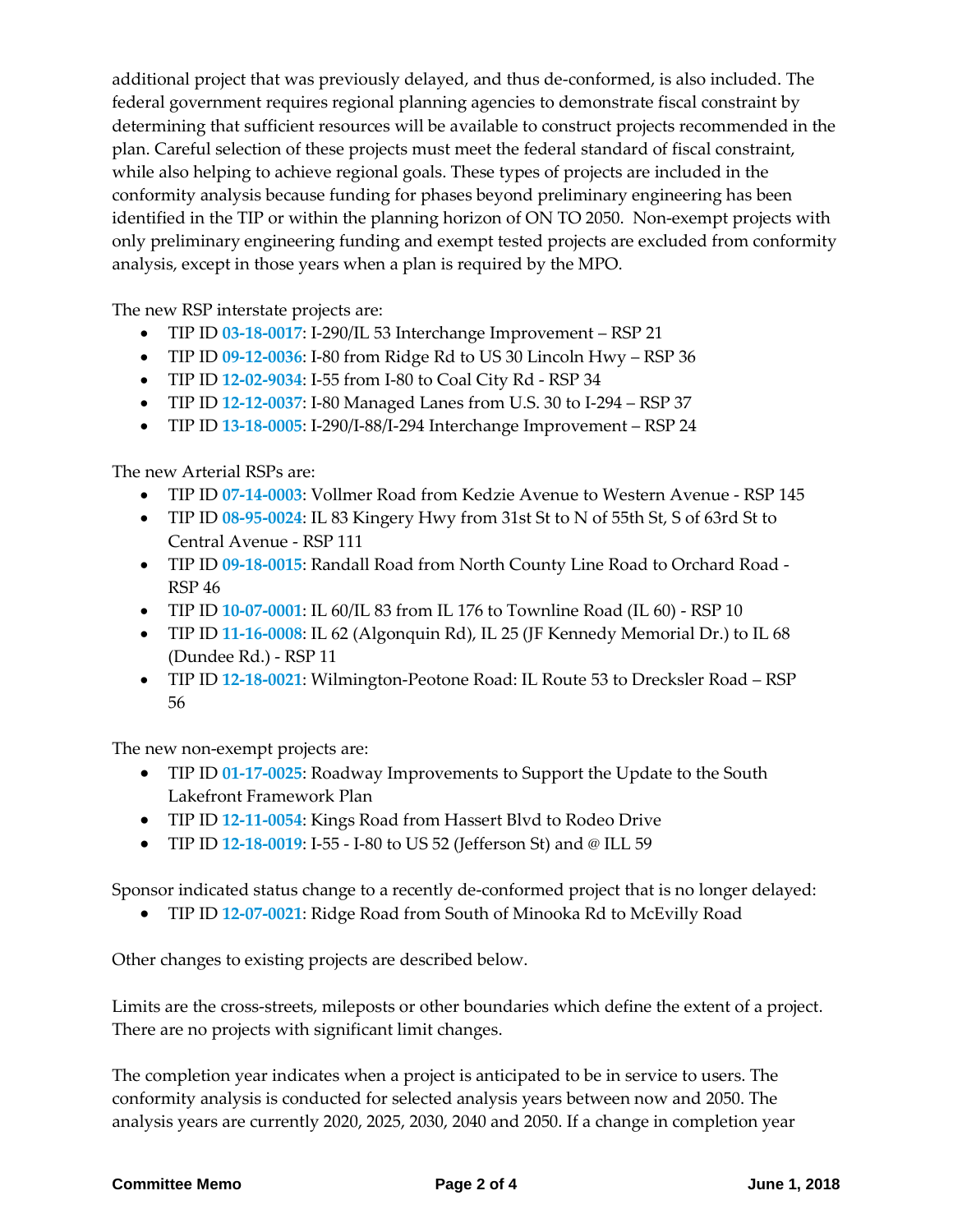results in moving a project across an analysis year, the project must be revised in the conformity analysis.

The following non-exempt RSPs crossed an analysis year:

- TIP ID **[01-06-0052](https://etip.cmap.illinois.gov/project_info?project_id=33739&version=5&view_type=&fromPage=view_type%3D%26mtip_version%3D18-09%26transit_system%3D%26get_top_rows%3D100%26_%3D1527105917109%26end_page=)**: 63rd St at BRC 59th St Line (CREATE GS-01) RSP 109
- TIP ID **[12-10-9001](https://etip.cmap.illinois.gov/project_info?project_id=37900&version=9&view_type=&fromPage=view_type%3D%26mtip_version%3D18-09%26transit_system%3D%26get_top_rows%3D100%26_%3D1527106123466%26end_page=)**: I-55 Managed Lane from I-355 to I-90 I-94 (I-55 Stevenson Express Toll Lanes) - RSP 146

The scope of a project is determined by the **[work types](http://www.cmap.illinois.gov/documents/10180/33012/TIP+Work+Types_Updated+2-19-13.pdf/780844b6-4d26-4c00-9eeb-0a19e296b9f7)** associated with the project.

- o Non-exempt work types are expected to affect air quality and must be included in the conformity analysis. Examples of non-exempt work types are adding lanes to a road, interchange expansion, signal timing and the major expansion of bus route service.
- o Exempt tested work types do not require an air quality conformity analysis, but the region has chosen to include the impacts of these types of projects in the travel demand model. Exempt tested projects include new commuter parking lots, rolling stock replacement, and road reconstruction with lane widening to standard widths (e.g., 10 feet to 12 feet).
- o Exempt work types do not require an air quality conformity analysis. Examples of exempt work types are intersection improvements and rail station modernization.

This proposed ON TO 2050 Regionally Significant Project revision is now defined by the addition of integrated flex lanes, implementation of SmartRoad technology, reconfiguration and improvements to the interstate interchanges for the conformity analysis.

 TIP ID **[13-16-0009](https://etip.cmap.illinois.gov/project_info?project_id=1011480&version=4&view_type=&fromPage=order_by%3D%26order_order%3D%26order_old_by%3D%26search_str%3D13160009%26IS_FROM_FULL%3DTrue%26get_top_rows%3D100%26p_type%3Dundefined%26_%3D1527709937904%26end_page=#tabs-1)**: I-294 Central Tri-State Reconstruction and Mobility Improvements from Balmoral Avenue to 95<sup>th</sup> Street –RSP 23

A status change to "Not Conformed", of these former GO TO 2040 Major Capital Projects. The latter two of these three projects are now considered "unconstrained" and will be reintroduced in the TIP at the conclusion of the Tri-County Access project EIS:

- TIP ID 12-02-9024: Illiana Expy from I-55 to I-65 (IN)
- TIP ID 10-06-0061: IL 53 North-South Tollway from IL 120 to Lake Cook Rd IL53/120 Tollway
- TIP ID 10-94-0047: IL 120 from Wilson Rd to US 41 IL 53/120 Tollway (IL 120) Bypass)

The public website of the **[eTIP database](https://etip.cmap.illinois.gov/default.asp)** is available through the hyperlink for current project information. Newly submitted change details are found in the **[18-09 Conformity Amendments](https://etip.cmap.illinois.gov/fed_type_pj_list?MPO=CMAP&mtip_version=18-09&draft=True)** report.

The regional travel demand model was run using the updated networks. The resultant vehicle miles traveled (VMT) by vehicle class, speed, time of day, and facility type were entered into the US Environmental Protection Agency's MOVES 2014a model. The model generated on-road emission estimates for each precursor or direct pollutant in each analysis year.